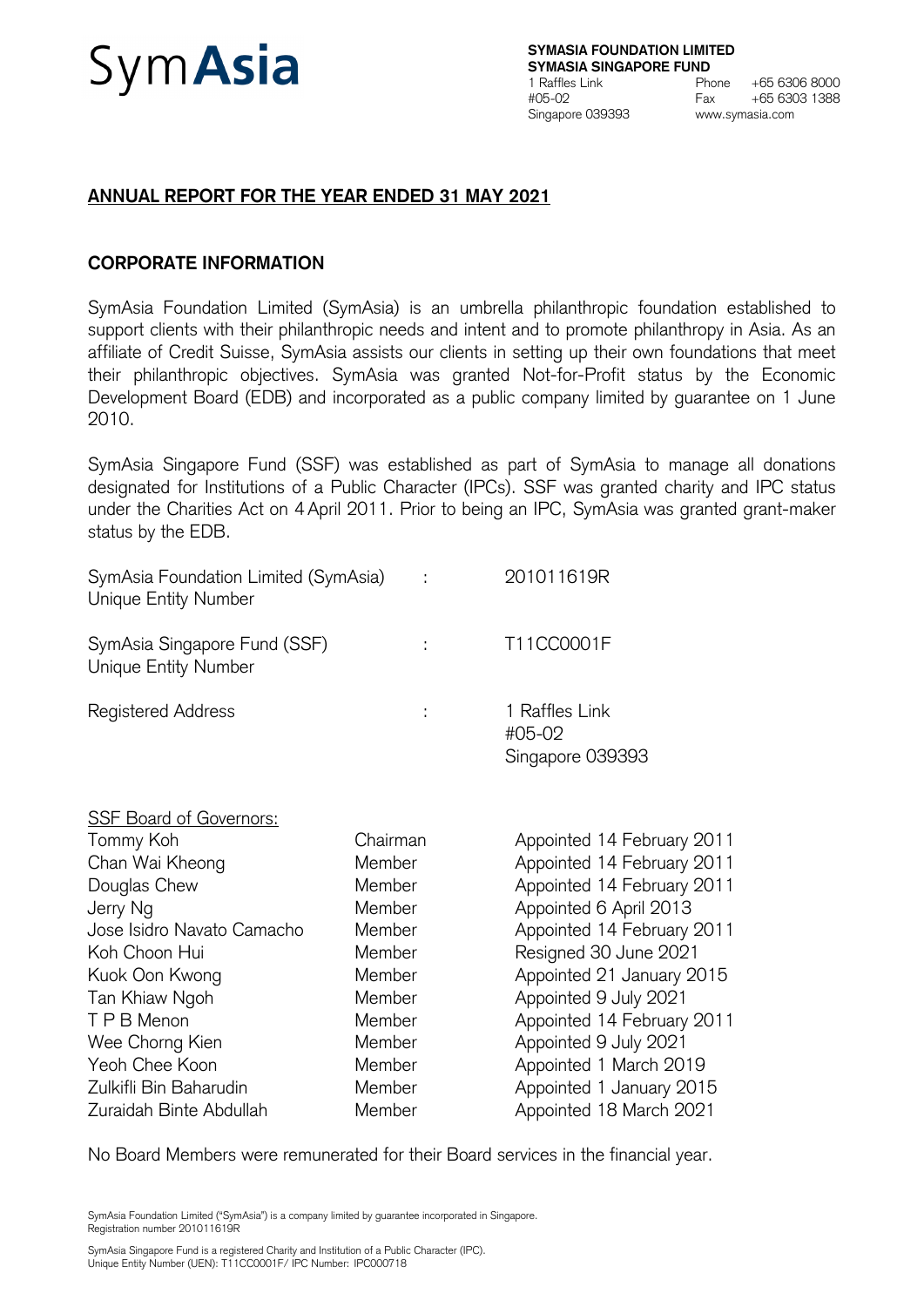

Professor Tommy Koh, Mr. Chan Wai Kheong, Mr. Douglas Chew, Mr. Jose Isidro Navato Camacho and Mr. T P B Menon were appointed to the Board in February 2011 when the SSF was first set up. This year, they would have served on the Board for more than 10 years, and the SSF continues to benefit deeply from their wealth of experience. At the same time, the SSF has appointed 4 new Board members since March 2019.

| <b>Audit Committee:</b><br>Zulkifli Bin Baharudin                         | Chairman           |                                                                                                    |                                                                                  |
|---------------------------------------------------------------------------|--------------------|----------------------------------------------------------------------------------------------------|----------------------------------------------------------------------------------|
| Investment Review Committee:<br>Jerry Ng<br>Douglas Chew                  | Chairman<br>Member |                                                                                                    |                                                                                  |
| <b>Executive Management:</b><br>Young Jin Yee<br>Bernard Fung<br>Dawn Tan |                    | <b>Chief Executive Officer</b><br>Deputy Chief Executive Officer<br>Deputy Chief Executive Officer | Appointed 1 February 2017<br>Resigned 26 August 2021<br>Appointed 27 August 2021 |
| General Advisor                                                           |                    | Credit Suisse AG                                                                                   |                                                                                  |
| Fund Manager                                                              | ÷                  | Credit Suisse AG                                                                                   |                                                                                  |
| Internal Auditor                                                          | ÷                  | Credit Suisse AG                                                                                   |                                                                                  |
| <b>External Auditor</b>                                                   | ÷                  | PricewaterhouseCoopers LLP                                                                         |                                                                                  |

# **OBJECTIVE**

SymAsia Singapore Fund (SSF) has been set up to provide grants, aid and/or assistance towards and/or in furtherance of any of the following purposes:

- a. The relief of poverty;
- b. The advancement of education;
- c. The advancement of health;
- d. The advancement of citizenship or community development;
- e. The advancement of arts, heritage, culture or science;
- f. The advancement of environmental protection or improvement;
- g. The relief of those in need by reason of youth, age, ill-health, disability, financial hardship or other disadvantages;
- h. The advancement of animal welfare;
- i. The advancement of sport and/where the sport promotes health through physical skill and exertion.

SymAsia Foundation Limited ("SymAsia") is a company limited by guarantee incorporated in Singapore. Registration number 201011619R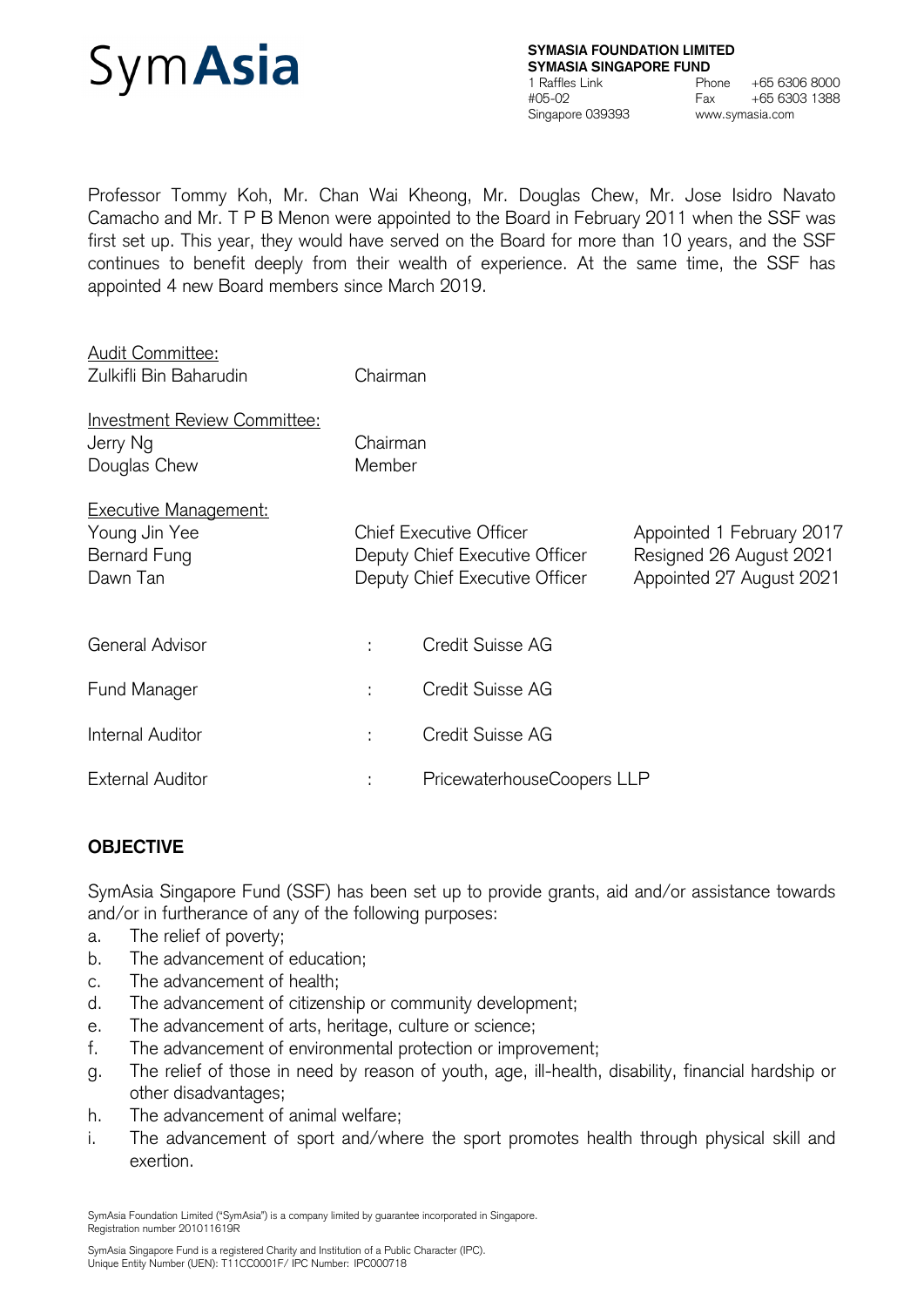# Sym**Asia**

**SYMASIA FOUNDATION LIMITED SYMASIA SINGAPORE FUND** 1 Raffles Link Phone +65 6306 8000<br>
#05-02 Fax +65 6303 1388 #05-02 Fax +65 6303 1388 Singapore 039393 www.symasia.com

# **POLICIES**

The SymAsia Foundation Limited (SymAsia) and SymAsia Singapore Fund constitution and operations manual were established to govern SymAsia.

#### Conflict of interest

SymAsia has in place policies and procedures to manage and avoid situations of conflict of interest. Staff and Board members are advised to avoid situations that may give rise to conflict of interest and are required to make full declarations and disclosures should these inevitably arise. This is to ensure that all parties act in the best interests of the foundation.

### **BOARD MEETING**

The Board of Governors met on 1 October 2021.

| Attendance                 |          |                       |
|----------------------------|----------|-----------------------|
| Tommy Koh                  | Chairman | Present               |
| Chan Wai Kheong            | Member   | Present               |
| Douglas Chew               | Member   | Present               |
| Jerry Ng                   | Member   | Present               |
| Jose Isidro Navato Camacho | Member   | Present               |
| Kuok Oon Kwong             | Member   | Present               |
| Tan Khiaw Ngoh             | Member   | Present               |
| T P B Menon                | Member   | Present               |
| Wee Chorng Kien            | Member   | Absent with apologies |
| Yeoh Chee Koon             | Member   | Present               |
| Zulkifli Bin Baharudin     | Member   | Absent with apologies |
| Zuraidah Binte Abdullah    | Member   | Present               |

### **REVIEW FOR THE YEAR**

### **Staffing**

As at 31 May 2021, there were 6 staff seconded from Credit Suisse AG to SymAsia Foundation Limited (SymAsia).

#### Review of financial state and explanation of major financial transactions

SymAsia Singapore Fund (SSF) is an approved Institution of Public Character (IPC) under the Singapore Charities Act. Prior to the registration of SSF as an IPC, SymAsia was conferred grantmaker status by the Economic Development Board (EDB) on 11 November 2011. Aside from donations in the ordinary course of activities, there were no major financial transactions in the period 1 June 2020 to 31 May 2021.

SymAsia Foundation Limited ("SymAsia") is a company limited by guarantee incorporated in Singapore. Registration number 201011619R